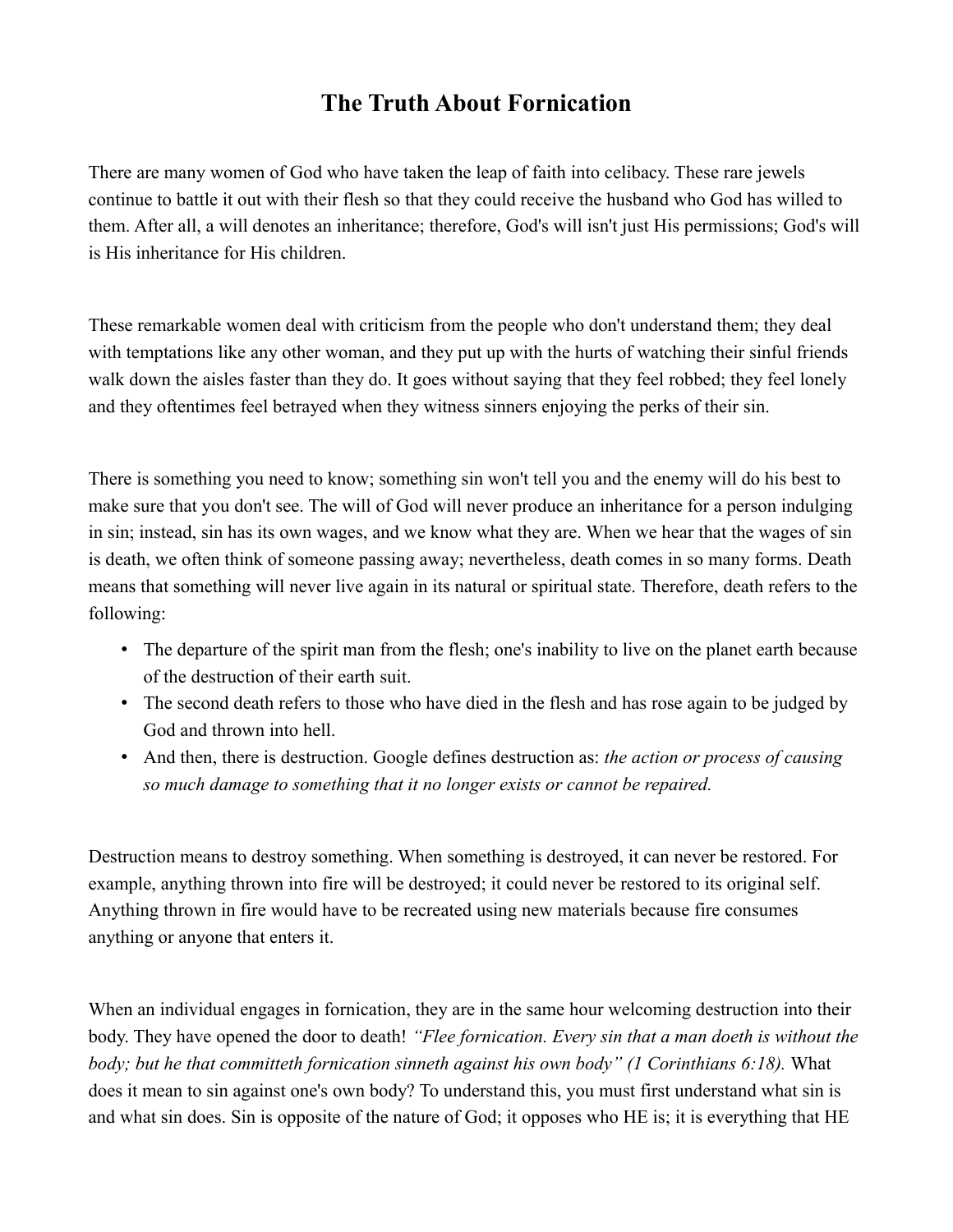is not. God gave us an inheritance through His Son, Christ JESUS. JESUS is the living Word of God. HE is the Word of God made manifest. Remember the scriptures tell us that the Word would never return to God void? Isaiah 55:11 reads, *"So shall my Word be that goeth forth out of my mouth: it shall not return unto me void, but it shall accomplish that which I please, and it shall prosper in the thing whereto I sent it."* Every Word that departs from the mouth of God is established and shall not return to God without having accomplished what God sent it out to accomplish. JESUS Christ is the living Word of God, and HE accomplished what HE was sent out to accomplish. That's why HE said, *"It is finished*" before HE gave up the ghost while on the cross. His works in the earth had been accomplished. Again, what is sin? Sin is opposite of God's will for you; it is a doctrine that opposes who God is. Sin does not welcome the blessings of God. The inheritance from sin is death, while the inheritance of God is that we have life and have it more abundantly. Sin is the door to hell; the very doctrine of Lucifer. That's why fornication is not accepted by God; fornication means to oppose God by welcoming death into your body. Fornication means to engage the body in the doctrine of Satan; it is a form of worship to Lucifer; a unifying with darkness and the dark one! It means to offer yourself up as a sacrificial offering to the enemy!

Satan makes sin look great because it is his will for you and me. Satan invites you to embrace the carnal cravings of your flesh. He wants you to see how beautiful some sinners are; he wants you to feel how good some sinners feel; he wants you to taste the sweetness in the doctrine of sin; he wants you to hear and believe lies because they oppose the God who cannot tell a lie. He douses sin with a sweet aroma so that you won't smell the death it's masking. Make no mistake about it; Satan wants you to suffer eternal damnation with Him because, unlike you, he cannot repent. Even when we are saved, Satan still entices us with sin because when you indulge in sin, you welcome the wages of sin into your life.

But what does God want for you and me?

- HE wants us to taste and see that the Lord is good.
- HE wants us to lift up our hands to Him in worship to receive His almighty touch.
- HE wants us to get faith, and to do so, we must hear the Word of God.
- HE wants to offer your body as a living sacrifice to Him, holy and acceptable. The Word reminds us that an offering accepted by God has a sweet aroma to Him.

So what you see is Satan trying to be your God, and God trying to get you to understand that HE is your God. JEHOVAH YAHWEH has already offered you His saving grace; His only Begotten Son. Now, HE wants you to walk away from the doctrine of Satan to embrace who HE is. Embrace the Way; embrace the Truth, and embrace the Life that HE has given you in His will.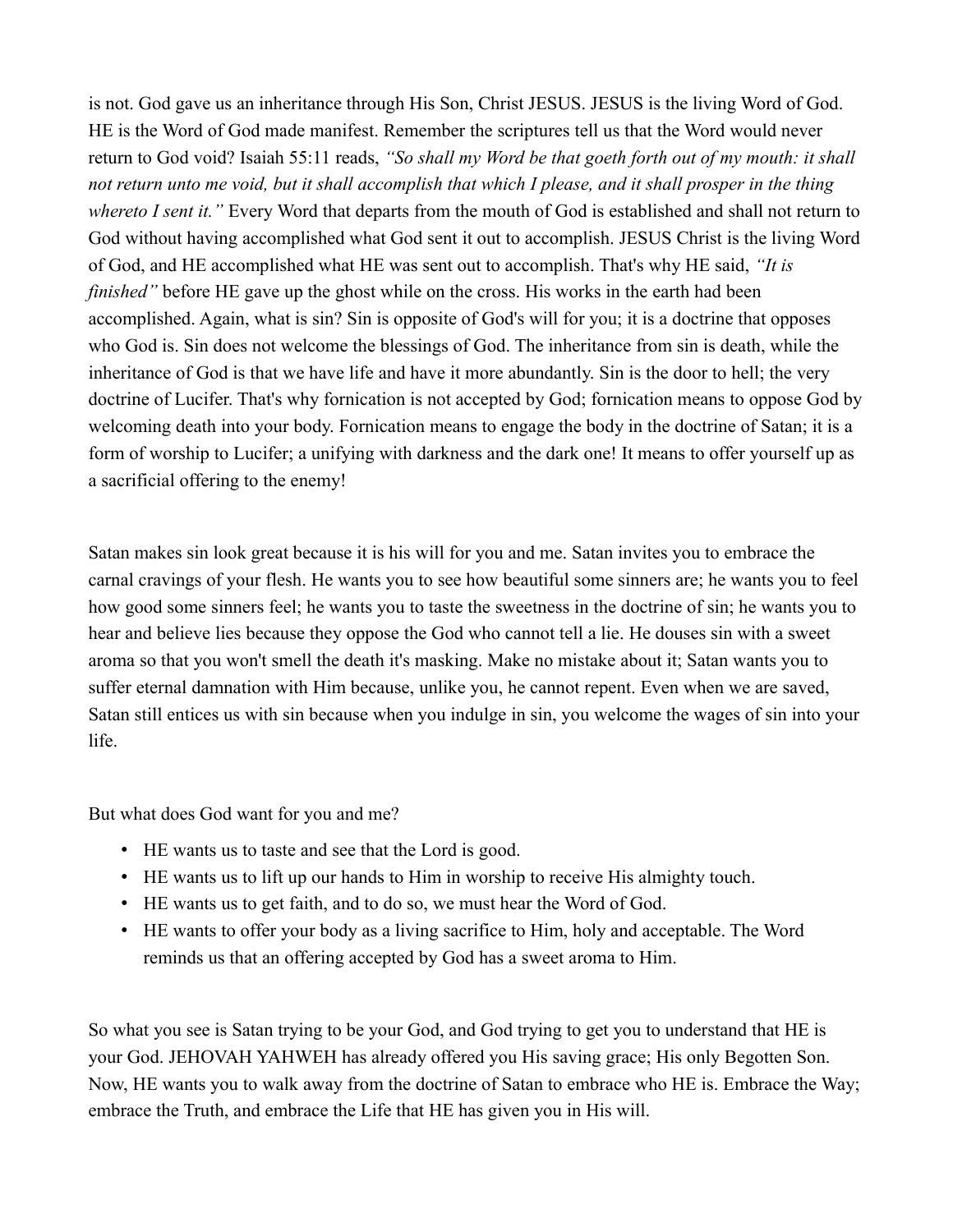Because you are a woman, you are not an imparter; you are a receptor. This means that you will receive whatever a man imparts to you when he lies with you. You will receive Him as your husband; you will receive his soul and the two of you will become one. But what happens when a woman fornicates with a man? It's simple; the man uncovers her body, but does not cover her head. Why should a woman's head be covered? Because God is the head of Christ; Christ is the head of man, and man is the head of the woman. When a woman's head (authority) is left uncovered, she opens herself to the demonic. 1 Corinthians 11:5-10 reads, *"But every woman that prayeth or prophesieth with her head uncovered dishonoureth her head: for that is even all one as if she were shaven. For if the woman be not covered, let her also be shorn: but if it be a shame for a woman to be shorn or shaven, let her be covered. For a man indeed ought not to cover his head, forasmuch as he is the image and glory of God: but the*  woman is the glory of the man. For the man is not of the woman; but the woman of the man. Neither *was the man created for the woman; but the woman for the man. For this cause ought the woman to have power on her head because of the angels."* Of course, to cover one's head is not a natural act; after all, we left the works of the law when Christ died and rose again for us; therefore, we are done with the ritualistic acts of the flesh. When women did cover their heads with cloths, it was done as a reminder to them to remain submissive. Let's rightly divide 1 Corinthians 11:5-10:

**"But every woman that prayeth or prophesieth with her head uncovered dishonoureth her head: for that is even all one as if she were shaven."** What does this mean? Should we grab a rag and cover our heads when we pray or prophesy? No. It means that any woman who comes before God in prayer or taps into the spirit realm to prophesy **MUST** be in submission to her head. Who is her head? Her husband. She cannot be the authority figure in her household. If she is to come before the throne of God, she had better be in order; otherwise, she is not under the covering of God. This is why you see so much witchcraft in the church.

**"For if the woman be not covered, let her also be shorn: but if it be a shame for a woman to be shorn or shaven, let her be covered."** What does this mean? Does it mean that if a woman is unmarried, she needs to go and shave her head? No. To have a shaved (shorn) head was a shame because it caused the woman to look like a man. If you go further in 1 Corinthians, you will find that it speaks of long hair being a crown or covering for a woman, and long hair being a shame to a man. All the same, you would need to understand what was going on in that era. Many women were dressing and behaving like men, and vice versa. Deuteronomy 22:5 reminds us of how God feels about such an atrocity: *"The woman shall not wear that which pertaineth unto a man, neither shall a man put on a woman's garment: for all that do so are abomination unto the Lord thy God."*

**"For a man indeed ought not to cover his head, forasmuch as he is the image and glory of God: but the woman is the glory of the man. For the man is not of the woman; but the woman of the man. Neither was the man created for the woman; but the woman for the man."** What does this mean? How is a man the image and glory of God? God created man first; he was created in God's image. Adam never went through the womb of a woman; he was custom created by God, but Eve was created of Adam and for Adam. A rib was taken from Adam and Eve was made of that rib. In this, God is telling us that a man should not cover his head as a woman does, for he is not in submission to a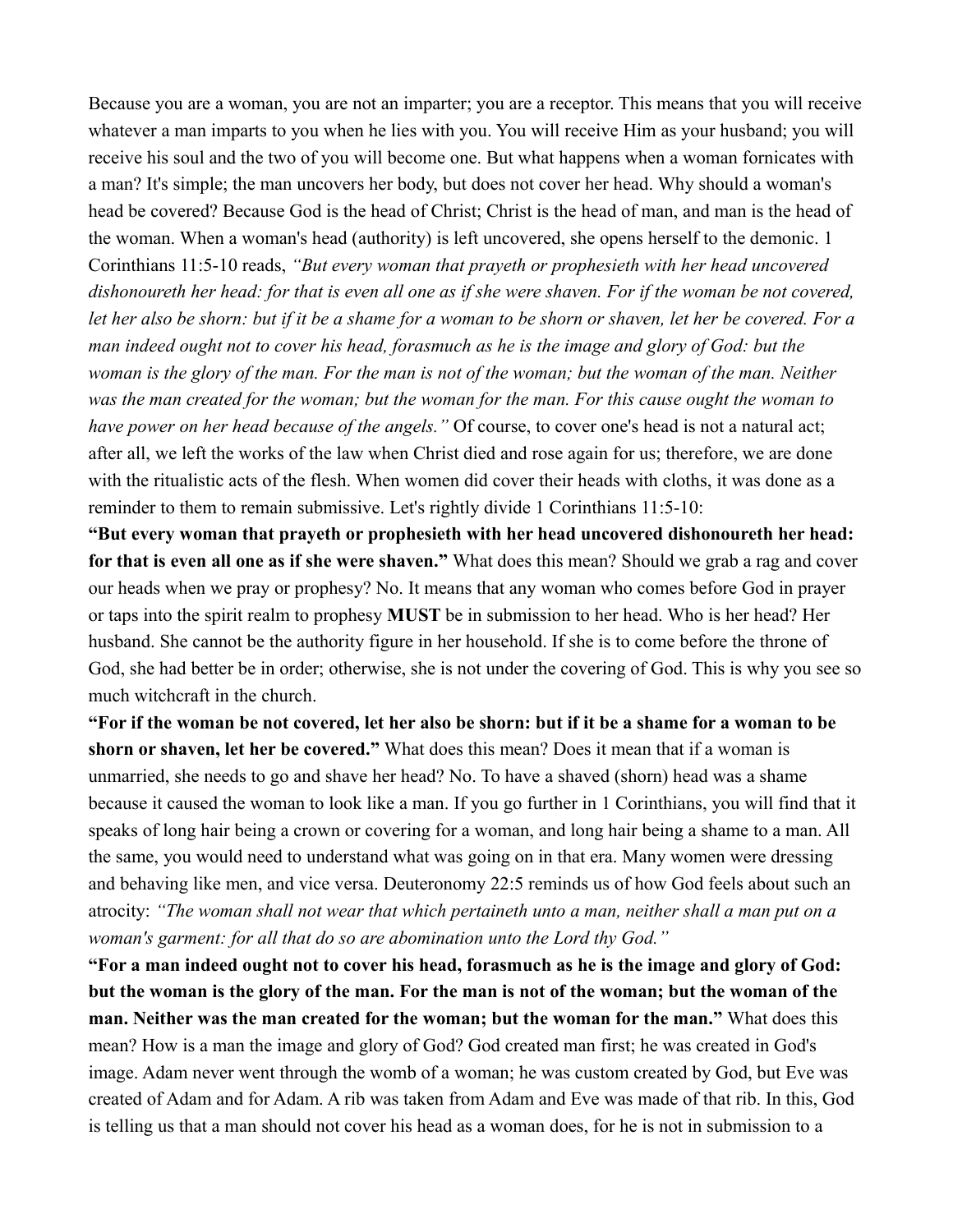woman. Christ is the head of man; therefore, man has to submit to Christ. When God told man (and woman) to submit to the authority of their Pastors, HE was saying to us to obey those who HE has trusted to guide our souls.

**"For this cause ought the woman to have power on her head because of the angels."** This has to be the most confusing part of the text if you read it with natural eyes. What does it mean that women need to have power **ON** their heads because of the angels? It means a woman's head has to be covered! Psalms 91:11-12 reads, *"For he shall give his angels charge over thee, to keep thee in all thy ways. They shall bear thee up in their hands, lest thou dash thy foot against a stone.* " God has assigned angels to watch over you and me. They are commanded to keep us from "dashing our feet against a stone." In other Words, they are to protect over us so that we do not fall into temptation. We are tempted indeed, but God won't allow us to be tempted more than what we can bear. Who tempts us? Satan and his angels, of course. Satan assigns angels (demonic spirits) to lure believers and unbelievers into sin, and if left unchecked, they would tempt us above what we could endure. That's why God told us what HE would do for us should the enemy try to overwhelm us. *"When the enemy shall come in like a flood, the Spirit of the Lord shall lift up a standard against Him" (Isaiah 59:19).* Merriam-Webster defines authority as: *something set up and established by authority as a rule for the measure of quantity, weight, extent, value, or quality.* This means that God judges Satan for trying to put too much on us. If a woman were not covered spiritually because she had gotten out of order somewhere, she leaves the angels of God powerless to help her since she is out of God's will. God's angels protect us from Satan's angels; but when you enter Satan's will, you end up in submission to devils.

Please understand that sin opposes God; therefore, you cannot walk with sin and have God or His angels to fight against sin with you so that you could advance further into sin. It doesn't make sense because sin opposes God; it walks opposite of Him. You have to be in God's will to obtain His inheritance for you. That's why Satan likes to seduce the believer into coming out of the will of God. In doing so, the believer walks directly into the already declared Word of God for the sin he is engaging in. The wages of sin is death....**for everyone!**

Let's say that you have been waiting and waiting for your husband to finally show up and whisk you away, but he seems to be running behind schedule. Sin is beginning to look better and better by the day, and your biological clock isn't getting any younger. What should you do? Understand that everything in God starts off in seed time and completes itself in the harvest. You have to sow the seeds of obedience to receive the blessings of God; nevertheless, you will reap in DUE SEASON if you do not faint. To faint, in this context, means to give up. That's why God tells us not to get weary in well doing. You have to be mindful of the seeds you are sowing everyday because every seed that is established through your hands will bear fruit. Every seed that is established from the Words you speak will bear fruit.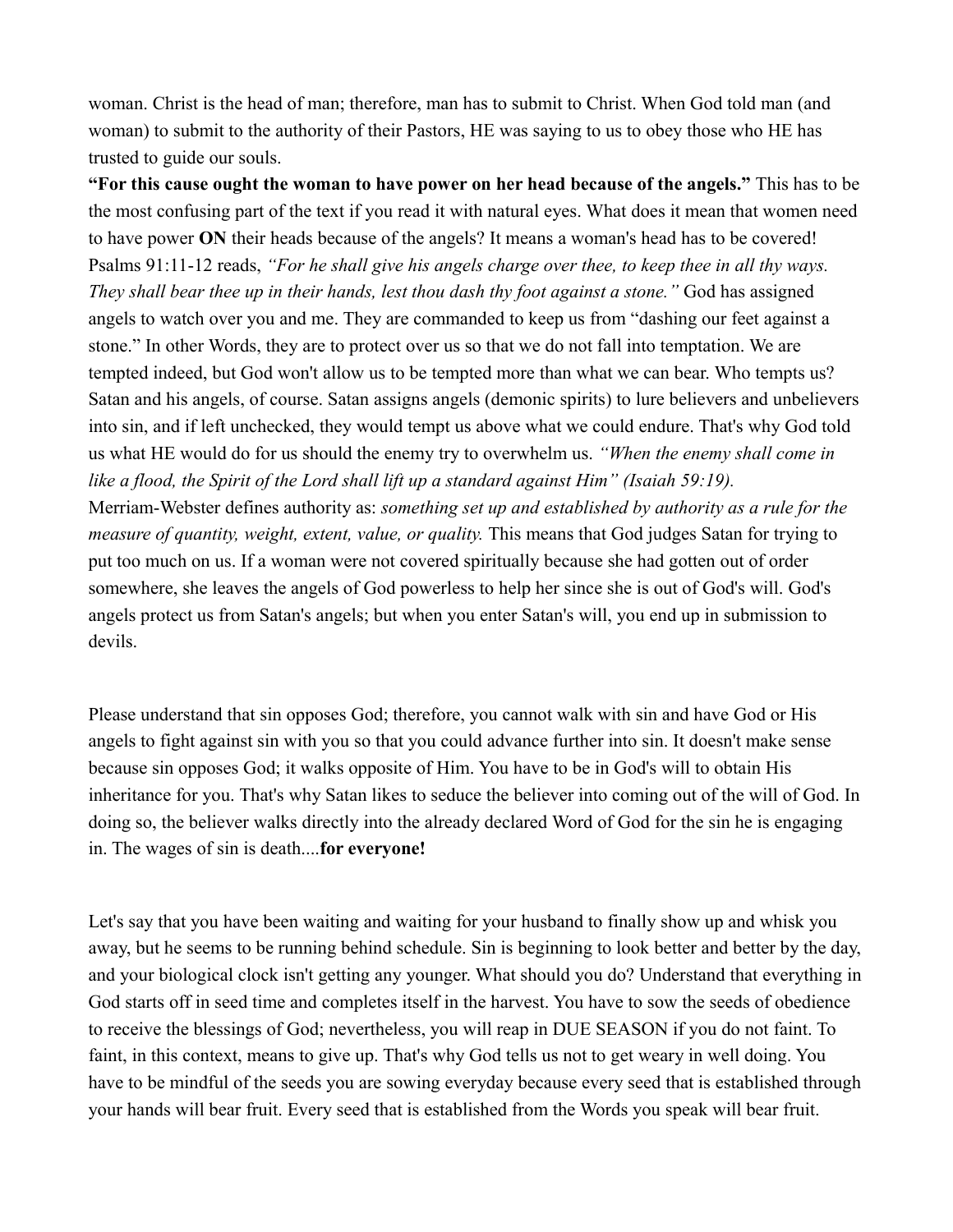Every seed that is established in doubt will bear fruit. All the same, seeds of obedience will bear the "yea" and "amens" of God. When you sow sinful seed alongside your seeds of obedience, you cause the sinful seeds to grow up and choke the life out of your seeds of obedience. *"And some fell among thorns, and the thorns grew up, and choked it, and it yielded no fruit" (Mark 4:7).* That's why you need to ask yourself, "What thorns are growing up and choking the life out of my blessings? Is it my communications with this or that man? Is it my associations with this or that person? Am I sowing good seed into bad ground?" You have to get to the root of whatever you find growing up in your life. That way, you can denounce sin and uproot everything that is unlike God so that your obedience can root and produce that husband you've been asking God for.

When you submit your body to the wrong man, you also submit to that man and whatever he is in submission to! How can a sinful man cover you when he is not submitted to Christ? He can't. He can only spend time with you as long as you are submitting your body as a living sacrifice to Him because you are giving Him a sin offering. This means that you have chosen Him as your head; your Lord; the one in which you will serve and obey. He may be able to physically protect you (sometimes), but spiritually, you're on your own. All the same, he will eventually walk away, leaving you even more exposed. That's why women who have had multiple sex partners eventually become unstable. They are bearing the souls of multiple men; they are uncovered and tormented by devils. Their minds don't often rest in peace because they entered spiritual territory when they submitted their bodies as a wife, but they went into this territory exposed. This is when you will begin to see women wear many "sexy" uniforms trying to entice men to come in and act as a covering to them; nevertheless, because of the presence of the many souls in these women, they cannot properly submit to any man because they are already in submission to other men. No man can come in and cover a woman who is already covered! She has to first repent and resubmit her body and mind to the Lord, and then she has to start sowing the seeds of righteousness and obedience. Finally, she has to wait for her season of harvest to come upon her before she can be called a wife. After all, when she slept with those men, she became their wives; therefore, she has to be delivered from every "oneness" she has entered. She has to go through a process of having to be divorced from the men she has lain with, and this process is no walk in the park. When she has endured the process (long-suffering), her season of harvest will come upon her suddenly.

As a woman of God, it is better for you to set standards for yourself that mirror what God has set for you. After all, women are the crowns who set the atmosphere for the heads they will cover. If the man is not your king, you will not fit Him properly; therefore, you shouldn't submit your body to a man who your head is not submitted to. Any man who wants to uncover your body without first covering your head is NOT your husband; his fruit bears witness to who he is and who he serves! Your God-ordained husband does not have to entice you into sin to have you; after all, God has already blessed Him with